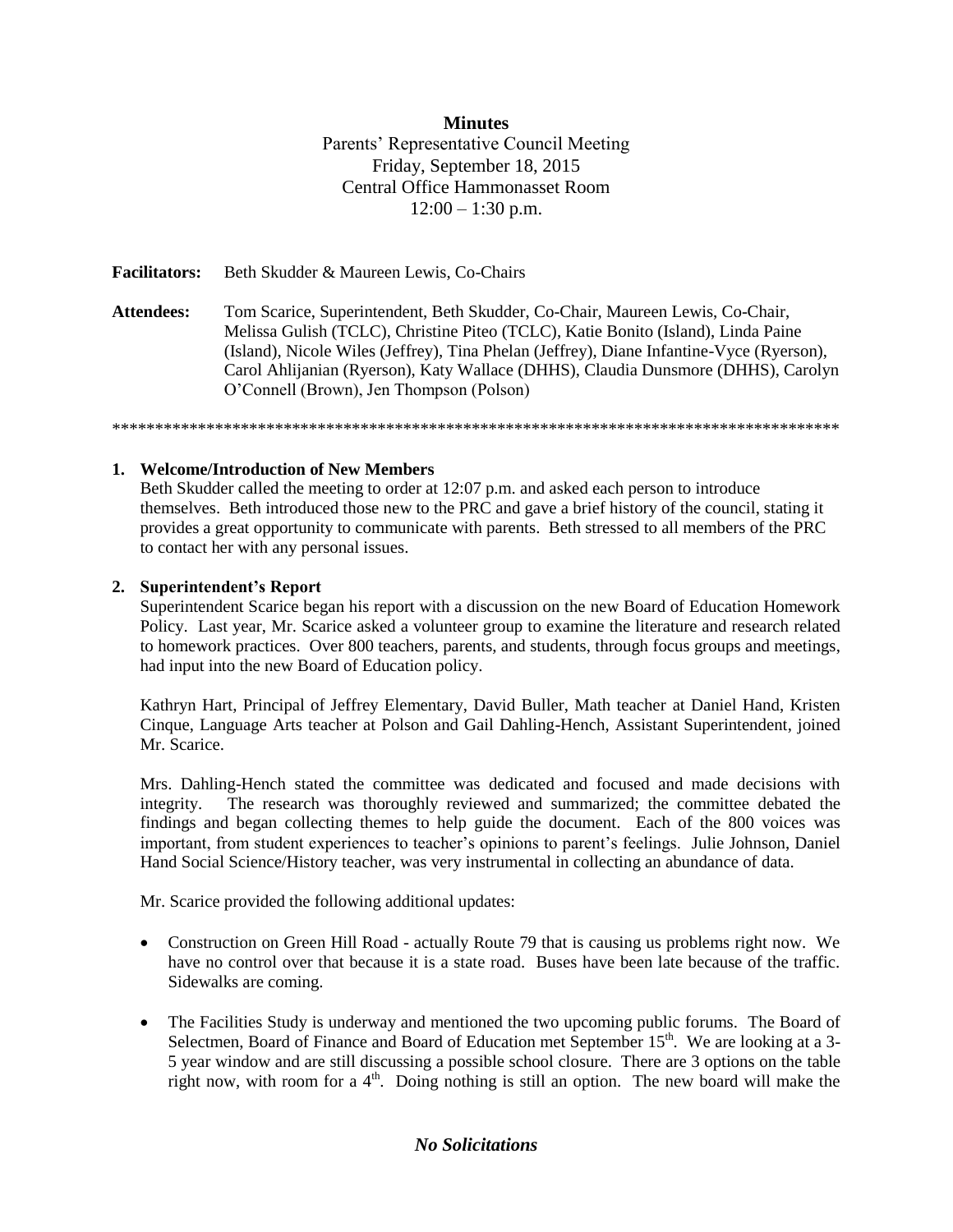decision. Mr. Scarice asked the PRC if they can provide assistance on the evenings of October 19 and November 9 for childcare, as this is the number one reason cited for non-attendance.

## *Action Item: PRC to look into tying childcare into community service.*

- Carolyn O'Connell asked about new legislation regarding 10 absences. Mr. Scarice stated this is presently being reviewed by the Policy Committee.
- **3. Approval of minutes**

Motion to approve the minutes of the June 5, 2015 minutes by Carolyn O'Connell, 2<sup>nd</sup> by Diane **Infantine-Vyce. Approved. Unanimous.**

- **4. Members List and Meeting Representatives** were reviewed**.**
- **5. Committee Selections** were reviewed**.**
- 6. **Meeting Participant Expectations were reviewed;** Beth Skudder referred to the refresher in the handouts. PTO meetings should have established agenda items and questions should be brought back to the PRC meetings.
- 7. **Requests for Topics and Presenters –** Maureen Lewis would like to schedule guest speakers and is welcome to new ideas.
- **8. PRC Website** a discussion ensued regarding schools having separate websites and it was mentioned that each school has its own tab within the district website.

## **9. Roundtable**

- Sub-committee list was reviewed.
- **M.A.D.E.** Jen Thompson provided an update. Focus this year is on student stress and the stress task force. Would like to reinforce positive family communication before a student requires a substance abuse program. Trying to be more visible in Town. Also working with Youth and Family Services.
- **Political Action** Tina Phelan spoke about the need for additional "voting" signs. A discussion ensued regarding the number of signs and budget.

### **Motion to approve purchase of additional "voting" signs, 10 per school, maximum budget \$600, (to be shared with TCLC). Motion by Diane Infantine-Vyce, 2nd by Carolyn O'Connell. Approved. Unanimous.**

Nicole Wiles gave an update regarding the Candidates Forum. The Board of Selectmen, Board of Finance and Board of Education will deliver opening and closing statements. An ENotify is ready. Nicole talked about the need for donations - baked goods, water, coffee, tea, flowers, etc. It was decided Nicole will purchase these items and the bill will be split amongst all schools. Thirteen candidates are coming, as follows:

## **First Selectman**

## *No Solicitations*